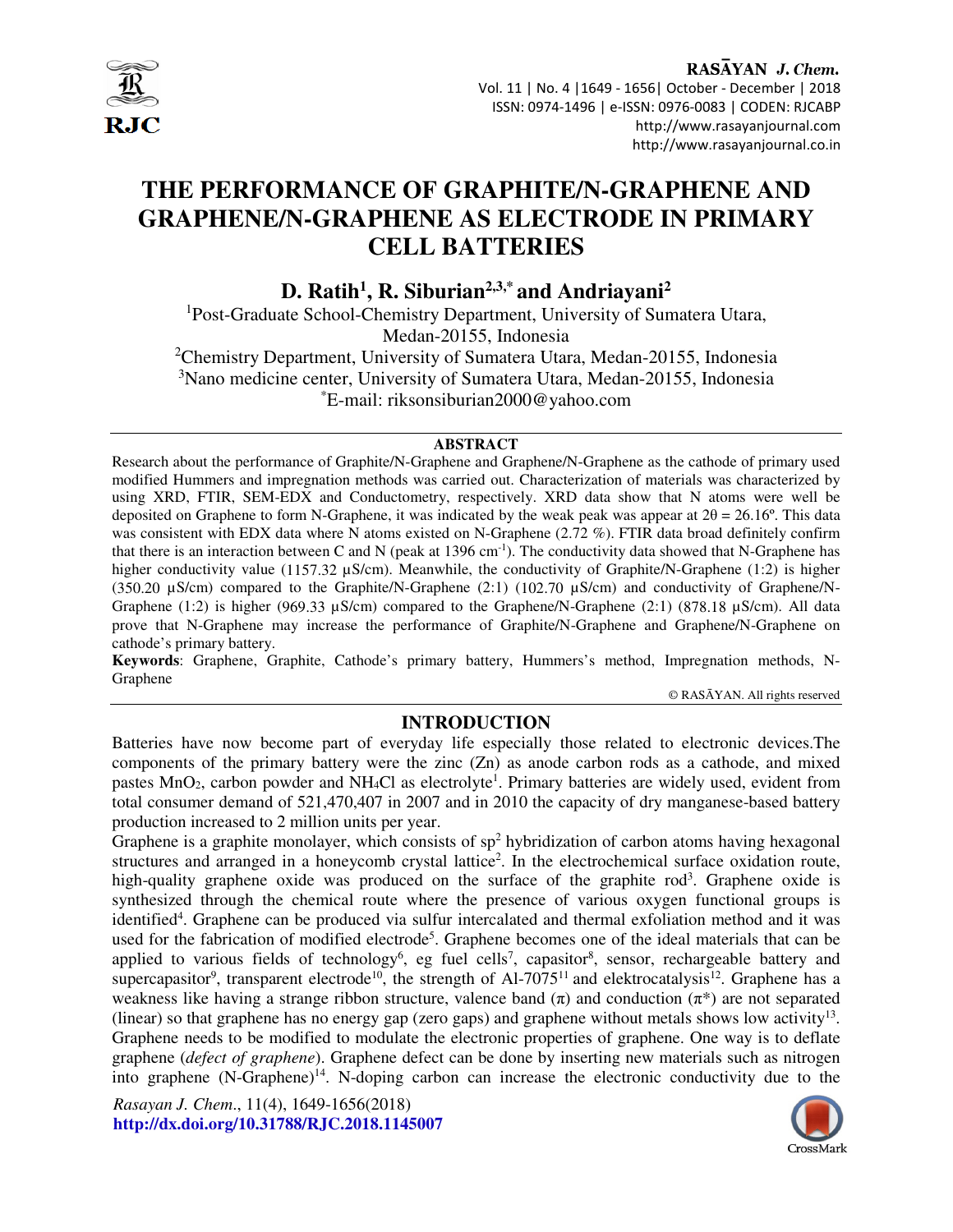## Vol. 11 | No. 4 |1649 - 1656| October - December | 2018

formation of variations of the N-doping structure<sup>15</sup>. Thus, the electronic performance and catalytic activities can be improved with N-Graphene<sup>16,17</sup>. Modification of carbon materials especially with the use of nitrogen (N-carbon dopant) has been proposed as a metal-free electrode material<sup>18</sup> and could be used as a supporting material as an electrode in the primary battery cell.

## **EXPERIMENTAL**

## **Material and Methods**

Graphite commercial powder (carbon 98wt%, ash wt15%), sulfuric acid (H<sub>2</sub>SO<sub>4</sub>, 98 wt%), potassium permanganate (KMnO<sub>4</sub>, 99.5 wt%), hydrogen peroxide (H<sub>2</sub>O<sub>2</sub>, 30 wt%) and ammonia (NH<sub>3</sub>, 25 wt%) were purchased from Sigma-Aldrich (Singapore). Sodium Nitrate (NaNO<sub>3</sub>, 99 wt%) was purchased from Merck (Singapore). All the chemical reagents as approved without any further purification. The performance of Graphite/N-Graphene and Graphene/N-Graphene as the cathode of primary used modified Hummers and impregnation methods.

## **General Procedure**

## **Synthesis of Graphene Oxide**

Graphene Oxide was synthesized base on graphite powder by using a modification of Hummers and Offenman's method<sup>19</sup>. Briefly, 4 g of graphite was added with 4 g NaNO<sub>3</sub> and 300 ml H<sub>2</sub>SO<sub>4</sub>, were stirred together for 4 hours in an ice bath condition. The end of 4 hours, 20 grams of  $KMnO_4$  was slowly added into the solution and stirred for 4 days to generate graphite solution. Finally, 400 mL of  $H_2SO_4 5\%$  and 20 mL  $H<sub>2</sub>O<sub>2</sub> 30%$ , stirred for 4 hours, respectively. The solution was centrifuged at 72,000 rpm for 10 minutes and ultrasonication for 6 hours, croping a solution of graphene oxide.

#### **Synthesis of Graphene**

The producing graphene oxide solution was to be shared into two parts, the first solution was dried with an oven at  $80^{\circ}$ C to result in the graphene oxide powder. The different solution was added with a 1 mL of NH3 10 M and stirred for 72 hours, filtered and dried at 80ºC to produce graphene powder.

#### **Synthesis of N-Graphene**

The explanation, N-Graphene was synthesized follow as: Graphene solution was added 10 mL NH<sub>3</sub> 10 M and stirred for 48 hours. Then, the solution was filtered and dried at 80ºC to product N-Graphene powder.

#### **Preparation of Electrodes in Primary Cell Battery**

Preparation of electrodes in primary cell battery was performed on various variations in grams of 1:1, 2:1 and 1:2 in Graphite/N-Graphene and Graphene/N-Graphene. In the comparison variation Graphite/N-Graphene 1:1 by weighing 1 gram of graphite and N-graphene, each added 50 ml of aquadest and stirred for 1 hour. Then the graphite/aquadest and graphene/aquadest solution were mixed and stirred again for 2 hours. The solution was filtered and dried at  $T=80^{\circ}$ C. The similar way was done on the variation of Graphite/N-Graphene 1:2 and 2:1 composition and graphene/N-Graphene 1:2 and 2:1 composition.

#### **Characterization Method**

All of the samples (graphite, graphene oxide, graphene, cathode's primary battery (commercial) and N-Graphene were analyzed by using X-Ray Diffraction (XRD), Fourier Transform Infrared (FTIR), Scanning Electron Microscope-Energy Dispersive X-Ray (SEM–EDX) and conductometer, respectively. X-Ray diffraction (XRD) analysis used X-Ray Rigaku Smartlab 3 kW. Cu-Kα radiation (1.540598 Å) was used to observe samples from 5 to 80° of 2θ (degree), scanning speed 2°/min, 44 kV, and 40 mA current. Fourier Transform Infrared (FTIR) spectra were recorded on Shimadzu IR Prestige-21. All of FTIR spectra were recorded in the transmittance mode with a range of 4000–500 cm<sup>-1</sup>. SEM–EDX analysis used type of EM 30 COXEM with a voltage of 20,000 kV with enlargement 100–4000 times. Conductometer analyzed used a type of AC780-Conductivity Meter i-SOLV at room temperature.

#### **XRD Analysis**

# **RESULTS AND DISCUSSION**

X-ray diffraction (XRD) pattern of Graphite, Graphene Oxide, Graphene and N-Graphene were showed by Fig.-1. Graphite structure analysis having a sharp and tight diffraction peak at  $26.56\degree$  which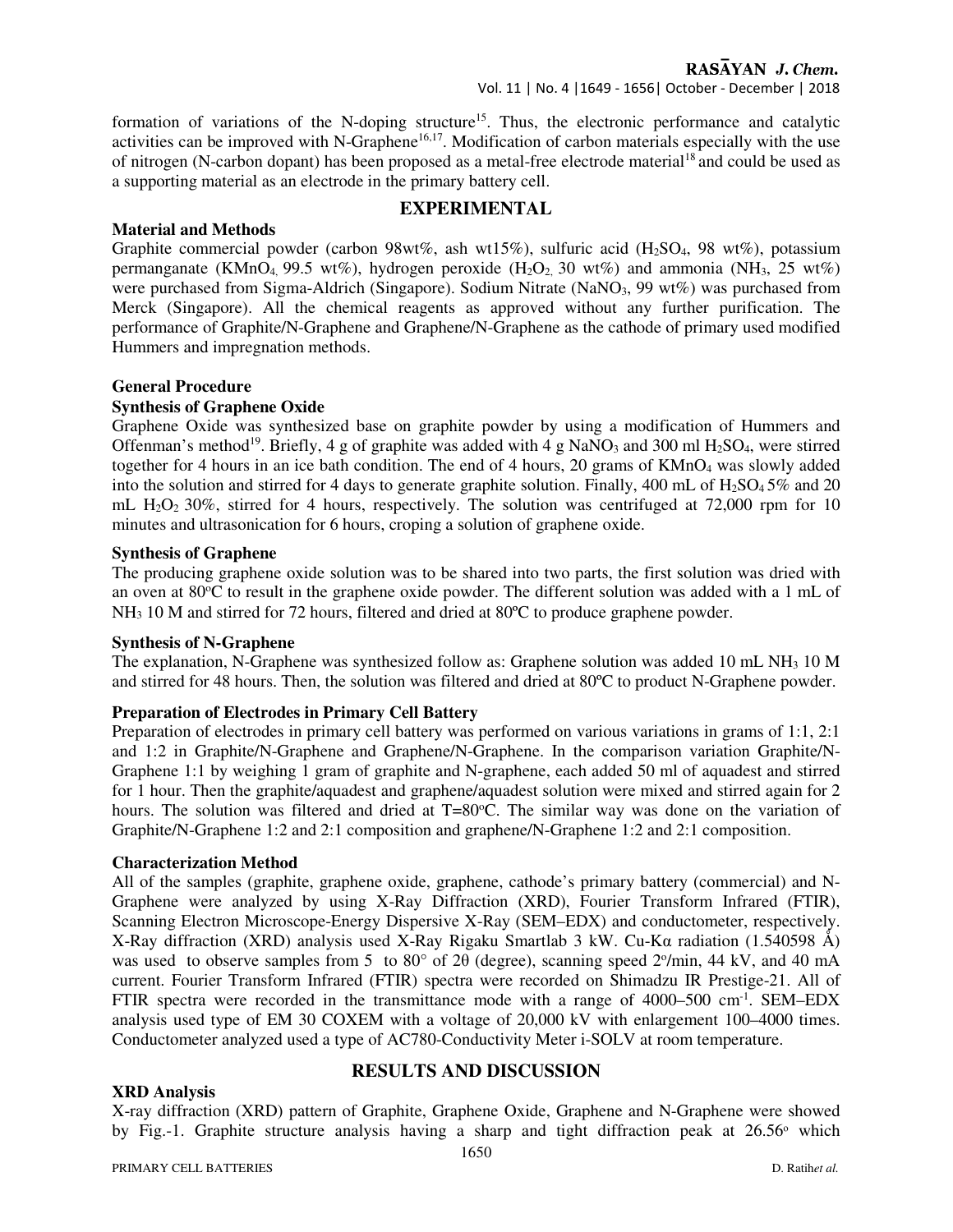corresponds to the diffraction line C (002) with the intercellular spacing in the crystal having a d-spacing of 3.37 Å, as reported previously<sup>20</sup>.



Fig.-1: XRD patterns of Graphite, Graphene Oxide, Graphene and N-Graphene.

A sharp diffraction peak at  $2\theta = 9.07^\circ$  having a d-spacing 9.74 Å shows that graphite has been oxidized producing graphene oxide, as reported previously<sup>21</sup>. Ascending the distance between fields in the graphene oxide results in existence oxygen functional group and water molecule into the carbon layer structure<sup>22</sup>. The resulting of the reduction graphene have a sharp diffraction peak at  $2\theta=26.52^{\circ}$  having a dspacing 3.35 Å. The shifting of 2θ to the right occurring at the time of deformation of graphene oxide to graphene due to loss of phenol, epoxy, ketone, carboxyl and carbonyl groups in graphene oxide due to the role of ammonia (NH3).

Graphene has a structure between the crystalline and amorphous structures. This is proofed by the emergence of the diffraction line C (002) which looks wider and the intensity is lower than the peak obtained in the graphite powder.

N-graphene revealed a slight broad peak centered at 26.16° having a d-spacing of 3.39 Å, which confirms the recovery of the graphitic crystal<sup>21</sup>. Doping heteroatom  $(N)$  in graphene induces site defects and destruction in the carbon lattice, this result caused N-graphene to have low crystallinity and causing a small shifting in the value of  $2\theta$ .<sup>23</sup>



Fig.-2: XRD patterns of Graphite/N-Graphene and Graphene/N-Graphene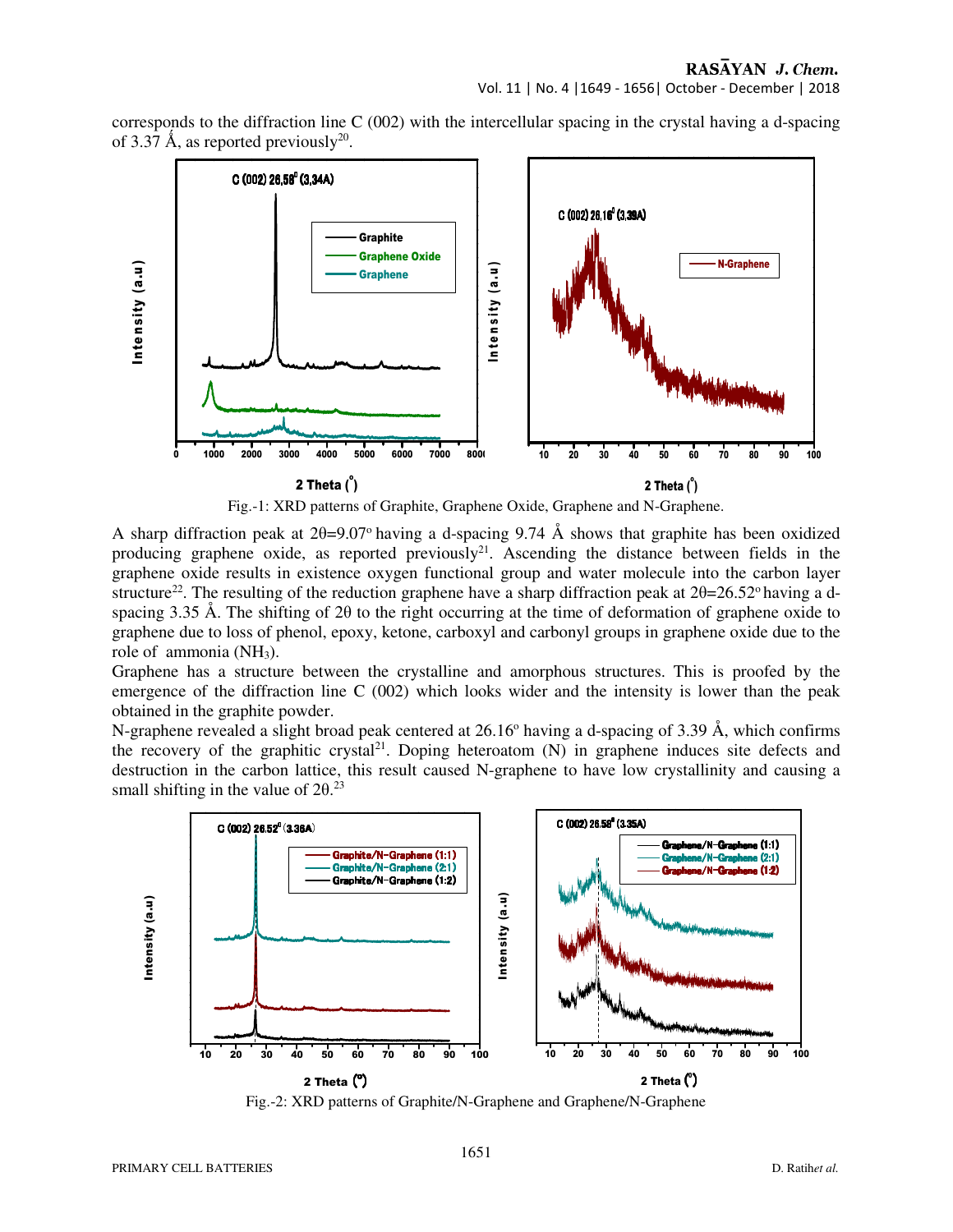#### RASAYAN J. Chem. Vol. 11 | No. 4 |1649 - 1656| October - December | 2018

The resulting of the XRD analysis on graphite/N-Graphene 1:1 and 2:1 has a sharp peak, meaning the peak of the more dominant graphite<sup>24</sup> were shown by Fig.-2. While on the variation of ratio Graphene/N-Graphene (1:2) causes a shifting in the value position 2θ toward the N-Graphene diffraction peak. This is due to the presence of new materials such as Nitrogen that enters into the interlayer space of the graphene resulting in interaction between C-N and rearrangement of structures graphene.

#### **FTIR Analysis**

All of FTIR spectra were recorded in the transmittance mode in the range of  $4000 - 500$  cm<sup>-1</sup>.





Fourier Transform Infra Red (FTIR) spectra of graphite, graphene oxide, graphene and N-Graphene were shown by Fig.-3. Graphite powder has a peak obtained at  $1581 \text{ cm}^{-1}$  show vibration of C=C aromatic. The synthesized graphene oxide from graphite flakes consists of various oxygen functional group and attributed to the O-H stretching vibration at 3433 cm-1 and C=O stretching vibration at 2090 cm-1. The peak on the surrounding area  $1203 \text{ cm}^{-1}$ ,  $1050 \text{ cm}^{-1}$  show vibrational deformation C-O epoxy, and C-O alkoxy, respectively<sup>25</sup>. The graphite oxide was chemically reduced with ammonia to result in graphene. After reduction reaction, the peak  $1500 \text{ cm}^{-1}$ coresponds to the weak and sharp C=C aromatic which is the main bond on the structure of graphene. Whereas vibrational deformation C=O (carbonyl), C-OH (phenol) and C-O (alkoxy/ether) were diminished. In N-Graphene, the nitrogen atom replaces the carbon atom where there is a peak appeared at 1573, 1396 and 1033 cm<sup>-1</sup> in the N-Graphene correspond to the strong and sharp peak C=C, C-N and C-O stretching bond,respectively. This indicates that N-Graphene is formed<sup>26</sup>.

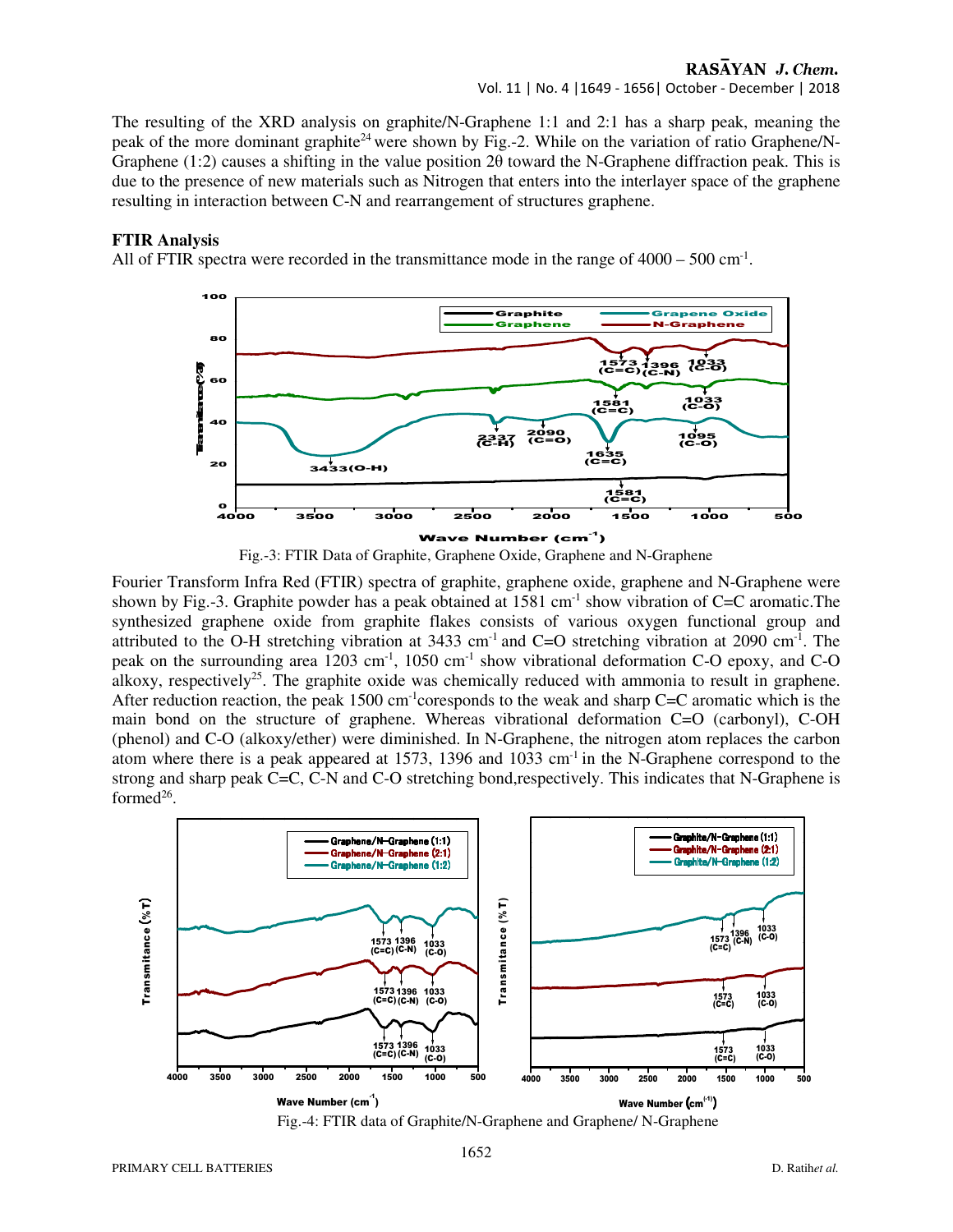Vol. 11 | No. 4 |1649 - 1656| October - December | 2018

FTIR spectra of Graphite/N-Graphene and Graphene/N-Graphene were shown by Fig.-4. The composition variation of the Graphite/N-Graphene 1:1 dan 2:1 has a characteristic peak on 1573 cm-1 show vibration strain from C=C aromatically derived from structures on graphite. The FTIR resulting indicates that in the comparison variation of the Graphene/N-Graphene 1:1, 2:1 and 1:2 has a characteristic peak on  $1396 \text{ cm}^{-1}$  which indicates a bond C-N. It means doping of nitrogen atoms into the structure of the graphene is succeeding  $27$ .

#### **SEM-EDX Analysis**

SEM–EDX analysis used type of EM 30 COXEM with a voltage of 20,000 kV with enlargement 100– 4000times.





Fig.-5: SEM images of Graphite, Cathode's primary battery (commercial), Graphene and N-Graphene with  $100 \times (a)$ ,  $1000 \times$  (b) and  $4000 \times$  magnification (c)

The microstructure of graphite, cathode' s primary battery (commercial), graphene and N-Graphene were shown by Fig.-5. Graphite and cathode batteries have thick and wide surfaces as well as visible heap size, indicating that graphite has a layered structures<sup>28</sup>. Graphene has a randomly arranged aggregate with a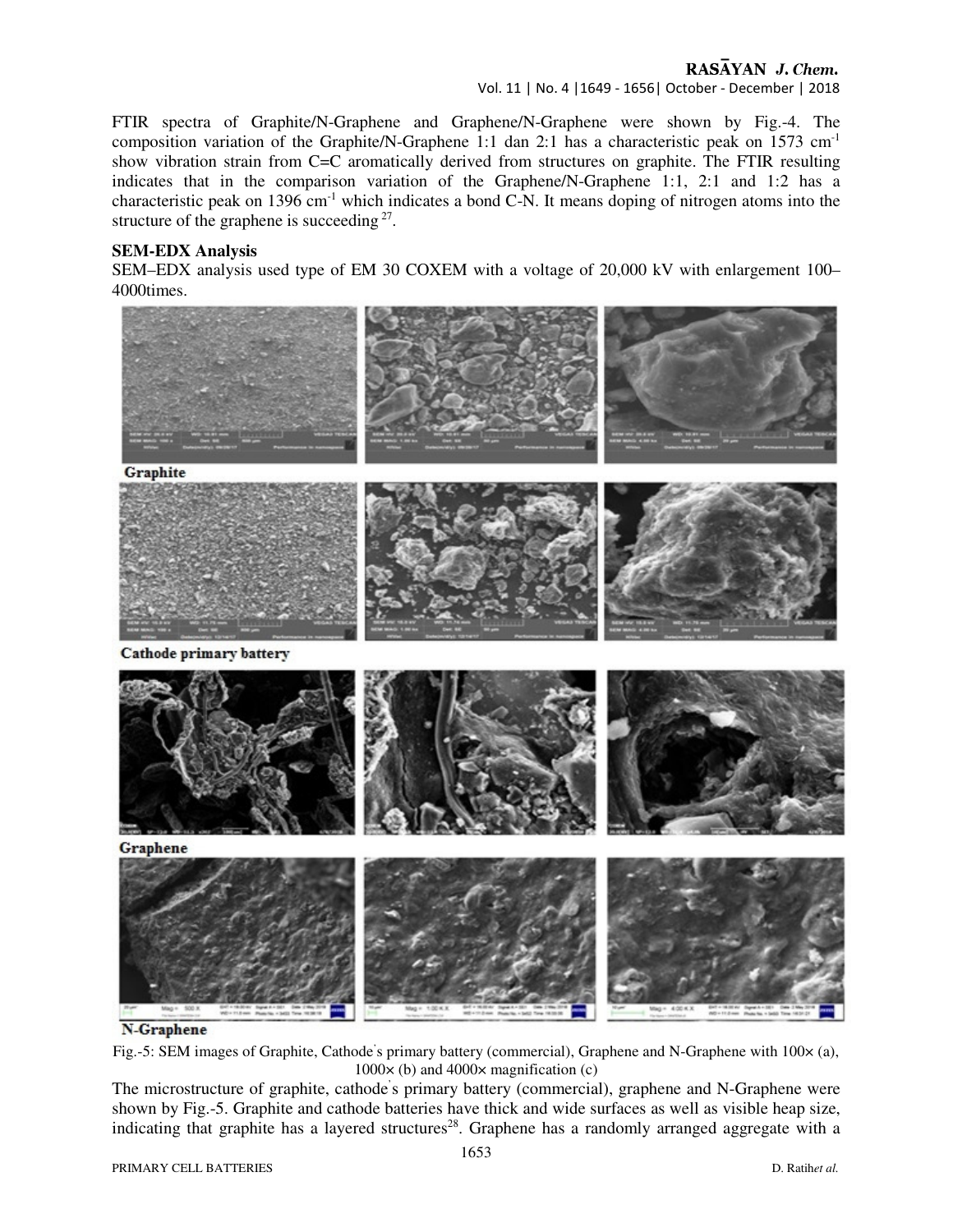thin layer and is tightly linked to one another to form an irregular solid compare graphite and cathode batteries. The morphological shape of N-Graphene has not been a single layer, the suspicion that surfaces are yet more smooth coalesce, and some of them are thin and uniform surfaces<sup>29</sup>.

The composition chemical of Cathode' s primary battery (commercial), Graphite, Graphene and N-Graphene were characterized by using SEM–EDX. The SEM-EDX data of the cathode's primary battery (commercial) is shown by Table-1.

| Number  | Element | Element  | Weight                    |  |
|---------|---------|----------|---------------------------|--|
| Element | Symbol  | Nam      | Concentration Element (%) |  |
|         |         | Carbon   | 96.99                     |  |
| 13      | Al      | Aluminum | 0.50                      |  |
| 14      | Si      | Silicon  | 0.78                      |  |
| 16      | O       | Sulfur   | 1.11                      |  |
| 26      | Fe      | Iron     | 0.62                      |  |
| Sum     |         |          | 100.00                    |  |
|         |         |          |                           |  |

Table-1: The Results of SEM-EDX Analysis for Cathode ' s Primary Battery (Commercial)

The SEM-EDX data of the graphite is shown by Table-2.

| Table-2. The Kesults of SERI-EDA Analysis for Graphite |         |           |                              |  |  |
|--------------------------------------------------------|---------|-----------|------------------------------|--|--|
| Number                                                 | Element | Element   | Weight                       |  |  |
| Element                                                | Symbol  | Name      | Concentration Element $(\%)$ |  |  |
|                                                        |         | Carbon    | 84.50                        |  |  |
|                                                        |         | Oxygen    | 12.05                        |  |  |
| 13                                                     | Al      | Aluminum  | 0.83                         |  |  |
| 14                                                     | Si      | Silicon   | 1.06                         |  |  |
| 16                                                     | S       | Sulfur    | 0.65                         |  |  |
| 19                                                     | K       | Potassium | 0.28                         |  |  |
| Ti<br>22                                               |         | Titanium  | 0.63                         |  |  |
| Sum                                                    |         |           | 100.00                       |  |  |

Table-2: The Results of SEM-EDX Analysis for Graphite

| Table-3: The Results of SEM-EDX Analysis for Graphene |  |
|-------------------------------------------------------|--|
|-------------------------------------------------------|--|

| Number  | Element | Element   | Weight                    |  |
|---------|---------|-----------|---------------------------|--|
| Element | Symbol  | Name      | Concentration Element (%) |  |
|         |         | Carbon    | 75.88                     |  |
|         |         | Oxygen    | 8.64                      |  |
| 13      | Al      | Aluminum  | 7.5                       |  |
| 16      |         | Sulfur    | 4.62                      |  |
| 19      |         | Potassium | 3.36                      |  |
| Sum     |         |           | LOO OO                    |  |

The SEM-EDX data of the graphite is shown by Table-4. The conductivity of graphite, cathode primary battery (commercial), graphene oxide, graphene, N-Graphene, Graphite/N-Graphene and Graphene/N-Graphene are shown in Table-5, respectively.

| Table-4. The Result of SENI-EDA Allarysis for in-Graphene |         |           |                              |  |  |
|-----------------------------------------------------------|---------|-----------|------------------------------|--|--|
| Number                                                    | Element | Element   | Weight                       |  |  |
| Element                                                   | Symbol  | Name      | Concentration Element $(\%)$ |  |  |
| 6                                                         | C       | Carbon    | 56.87                        |  |  |
| 8                                                         |         | Oxygen    | 32.9                         |  |  |
| 25                                                        | Mn      | Manganese | 4.31                         |  |  |
|                                                           | N       | Nitrogen  | 2.72                         |  |  |
| 13                                                        | Al      | Aluminum  | 1.88                         |  |  |
| 19                                                        | K       | Potassium | 0.57                         |  |  |
| 16                                                        | S       | Sulfur    | 0.47                         |  |  |
| 11                                                        | Na      | Sodium    | 0.28                         |  |  |
| Sum                                                       |         |           | 100.00                       |  |  |

Table-4: The Result of SEM-EDX Analysis for N-Graphene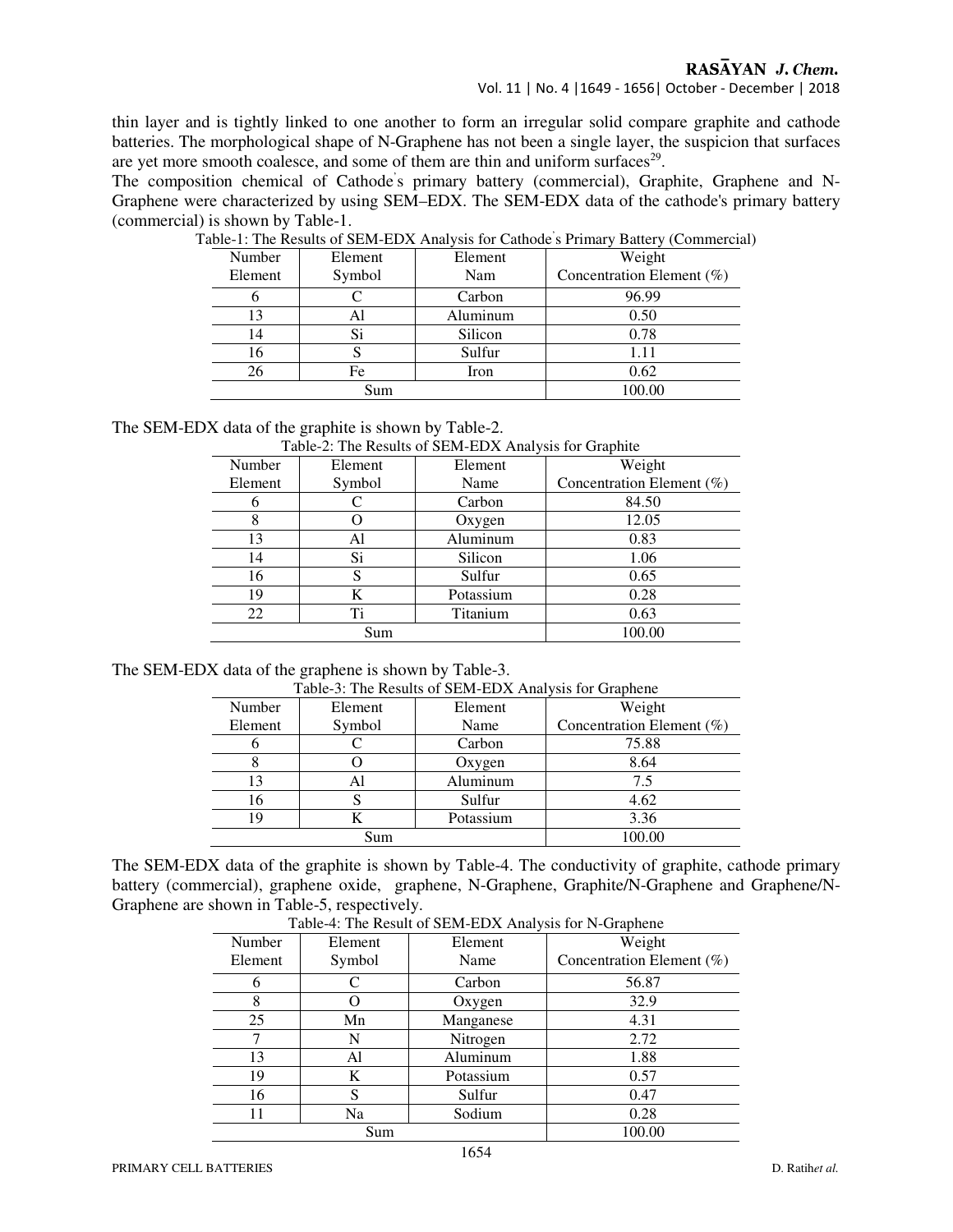The conductivity of N-Graphene is greater than that of the amount 1157.33  $\mu$ S/cm, it is due to the modification of the graphene structure due to the addition of nitrogen derived from ammonia which will be donate electrons into the graphene structure so that N-graphene will form the interaction C-N in a graphene which is capable of the system can change band gap of graphene and increasing the conductivity of graphene so it is using electrode in primary cell batteries. N-Graphene can be used supercapacitors, solar cells, sensors and hydrogen storage<sup>30</sup>.

#### **Conductivity Analysis**

Conductivity analysis was recorded by using AC780-Conductivity Meter i-SOLV at room temperature. The electrical conductivity of variations in the ratio of Graphene/N-Graphene is greater than the electrical conductivity of the variation of Graphite/N-Graphene. This possible because N-Graphene was deposited into the structure of graphene and the addition of N-Graphene will increase the value of electrical conductivity of graphene because of the possibility that nitrogen-degraded graphene has a better surface, increasing hydrophobicity and electrolyte dispersion on electrodes is better so that it can improve the electrical conductivity and electron transfer rate of graphene.

| Sample                     | $1.4010$ . Conductivity in the state<br>Measurement of Conductivity ( $\mu$ S/cm)<br>Comparison |                |                |                |         |
|----------------------------|-------------------------------------------------------------------------------------------------|----------------|----------------|----------------|---------|
|                            |                                                                                                 | P <sub>1</sub> | P <sub>2</sub> | P <sub>3</sub> | Average |
| Commercial Battery Cathode |                                                                                                 | 80.98          | 80.98          | 80.98          | 80.98   |
| Graphite                   |                                                                                                 | 79.17          | 79.17          | 79.15          | 79.16   |
| Graphite Oxide             |                                                                                                 | 69.36          | 69.36          | 69.33          | 69.35   |
| Graphene                   |                                                                                                 | 858.21         | 858.21         | 858.21         | 858.21  |
| N-Graphene                 |                                                                                                 | 1157.33        | 1157.33        | 1157.31        | 1157.32 |
|                            | 1:1                                                                                             | 230.60         | 230.60         | 230.60         | 230.60  |
| Graphite/N-Graphene        | 2:1                                                                                             | 102.70         | 102.70         | 102.70         | 102.70  |
|                            | 1:2                                                                                             | 350.30         | 350.30         | 350.0          | 350.20  |
|                            | 1:1                                                                                             | 868.27         | 868.27         | 868.27         | 868.27  |
| Graphene/N-Graphene        | 2:1                                                                                             | 878.18         | 878.17         | 878.18         | 878.18  |
|                            | 1:2                                                                                             | 969.33         | 969.33         | 969.33         | 969.33  |

Table-5: Conductivity Analysis

# **CONCLUSION**

N-Graphene can be synthesized using graphite as a feedstock at room temperature conditions and ammonia solution as a source of nitrogen atoms. The conductivity of N-Graphene has higher than the graphene is equal to 1157,33 µS/cm. This is because N-Graphene is able to change the band gap of graphene because the nitrogen atom can donate electrons into the graphene structure, consequently, graphene produces more active sides and forms C-N interaction so as to improve the electrical conductivity and electron transfer rate of graphene. And on the various composite comparison, Graphite/N-Graphene and Graphene/N-Graphene also have higher conductivity when compared to the cathode in the primary battery. Therefore, based on the magnitude of the conductivity value of N-Graphene it is expected to improve the performance of the primary battery so that it has a longer durability and does not produce hazardous waste.

#### **ACKNOWLEDGMENT**

We would like to thank for the University of Sumatera Utara who supported this research (Hibah TALENTA No: 345/UN5.2.3.1/PPM/KP-TALENTA USU/2018). We also would like thankful to PT Lab Sistematika Indonesia and PT. Gestrindo-Jakarta who supported on SEM-EDX and XRD analysis.

## **REFERENCES**

- 1. H. Pinto, A. Markevich. *Beilstein Journal of Nanotechnology.*, **5**, 1842(2014), **DOI:**10.3762/bjnano.5.195.
- 2. A.K. Geim, K.S.Novoselov, *Nature Materials.*, **6**, 1(2007), **DOI:**10.1038/nmat1849.
- 3. R.B. Kohakade, E. S. Kumar, R.W. Gaikwad, S. Raghu, R.A. Kalaivani, *Rasayan J. Chem*., **10(4)**, 1151(2017), **DOI:**10.7324/RJC.2017.1041881.